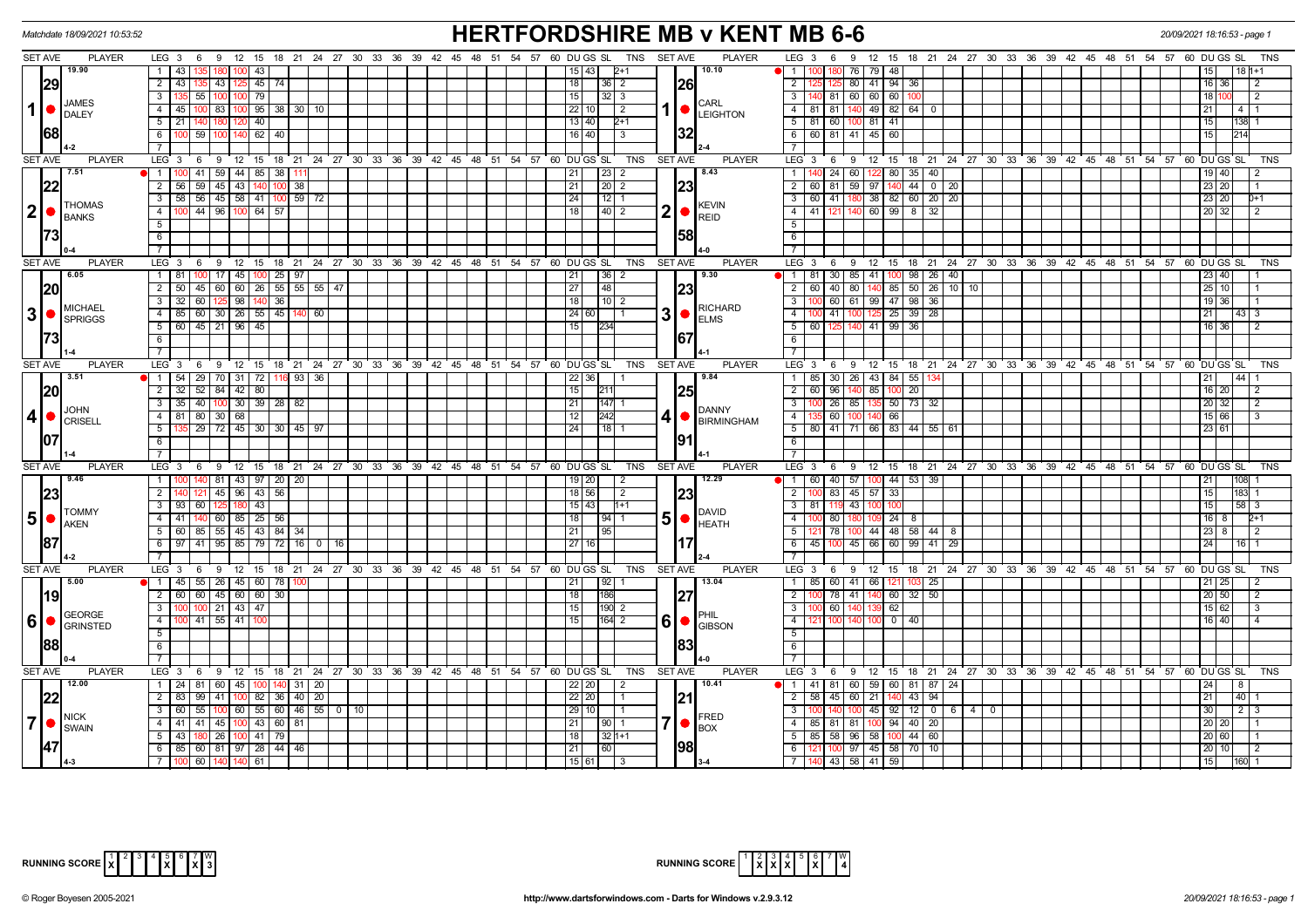|                |           | Matchdate 18/09/2021 10:53:52    |                                |                  |              |                   |               |                   |                    |               |    |                                                                                                                           |         |  |    |    |    |  |                                 |                 |             |                |            |                |                  |                         | <b>HERTFORDSHIRE MB v KENT MB 6-6</b> |                  |                      |                 |                             |        |                              |        |           |                |                                                         |  |  |       |                    | 20/09/2021 18:17:08 - page 2 |                 |           |            |  |
|----------------|-----------|----------------------------------|--------------------------------|------------------|--------------|-------------------|---------------|-------------------|--------------------|---------------|----|---------------------------------------------------------------------------------------------------------------------------|---------|--|----|----|----|--|---------------------------------|-----------------|-------------|----------------|------------|----------------|------------------|-------------------------|---------------------------------------|------------------|----------------------|-----------------|-----------------------------|--------|------------------------------|--------|-----------|----------------|---------------------------------------------------------|--|--|-------|--------------------|------------------------------|-----------------|-----------|------------|--|
| <b>SET AVE</b> |           | <b>PLAYER</b>                    |                                | LEG <sub>3</sub> | - 6          | 9                 | 12            | 15                |                    |               |    | 18 21 24 27 30 33 36 39                                                                                                   |         |  | 42 | 45 | 48 |  | 51 54 57                        |                 | 60 DU GS SL |                | <b>TNS</b> | <b>SET AVE</b> |                  |                         | <b>PLAYER</b>                         | LEG <sub>3</sub> |                      | -6              | 12 <sup>°</sup><br><b>g</b> |        |                              |        |           |                | 15 18 21 24 27 30 33 36 39 42 45                        |  |  | 48 51 | 54 57              | 60 DU GS SL                  |                 |           | <b>TNS</b> |  |
|                |           | 7.75                             | $\blacksquare$                 | 58               |              | 00 31             | 46            |                   | 91                 | 40            |    |                                                                                                                           |         |  |    |    |    |  |                                 | 20 40           |             | l 2            |            |                |                  | 11.14                   |                                       |                  | 60                   | 81              | 43<br>85                    | 42 I   | 85                           |        |           |                |                                                         |  |  |       |                    | 18                           |                 | 105I      |            |  |
|                | 20        |                                  | 2                              |                  |              | 80                |               |                   | 60 81 80           |               |    |                                                                                                                           |         |  |    |    |    |  |                                 |                 | 18 80       | $\overline{2}$ |            |                | 21               |                         |                                       |                  | $2 \overline{59}$    | 57 1            | 140 66                      |        | 89 54                        |        |           |                |                                                         |  |  |       |                    |                              | 18 <sup>1</sup> | 36 1      |            |  |
|                |           | <b>ANTHONY</b>                   | $\overline{3}$                 | 60               | 45           | 25                | 43            |                   | $19$ 85            |               |    |                                                                                                                           |         |  |    |    |    |  |                                 | 18              |             | 224            |            |                |                  |                         |                                       | $\overline{3}$   | 57                   |                 | 55                          |        | 40                           |        |           |                |                                                         |  |  |       |                    |                              | 16 40           |           |            |  |
| 8              |           | <b>HAMMOND</b>                   | $\overline{4}$                 | 35               |              | 39                |               |                   |                    |               |    | $\overline{58}$ 23 95 43 57 68 40                                                                                         |         |  |    |    |    |  |                                 | 28   40         |             |                |            | 81             |                  | DAVE<br>$\bullet$ SAINT |                                       | $\overline{4}$   | 59                   | 47 I            | 42<br>121                   |        | 100 51 56                    |        | $0$   21  |                | $\overline{2}$                                          |  |  |       |                    |                              | 30 I            |           |            |  |
|                |           |                                  | 5                              | 59               | -60 I        | 60                |               | $85 \mid 32 \mid$ | 100                |               | 50 |                                                                                                                           |         |  |    |    |    |  | 21                              |                 | $55$   1    |                |            |                |                  |                         | 5                                     |                  | 41 57                | 43              | 56                          | 100    |                              |        |           |                |                                                         |  |  |       |                    | 21 I1                        |                 |           |            |  |
|                | 66        |                                  | 6                              |                  | 60 100 81    |                   | 140           |                   |                    |               |    |                                                                                                                           |         |  |    |    |    |  |                                 |                 | 27 40       | $\overline{2}$ |            |                | 187              |                         |                                       | 6                |                      |                 | 45 85 85 56 23 45 42 0      |        |                              |        |           |                |                                                         |  |  |       |                    | 27                           |                 | l 20 I 1  |            |  |
|                |           |                                  |                                |                  |              |                   |               |                   |                    |               |    |                                                                                                                           |         |  |    |    |    |  |                                 |                 |             |                |            |                |                  |                         |                                       |                  |                      |                 |                             |        |                              |        |           |                |                                                         |  |  |       |                    |                              |                 |           |            |  |
| <b>SET AVE</b> |           | <b>PLAYER</b>                    |                                | $LEG$ 3          |              | 9                 | 12            | 15                | 18                 | $^{\circ}$ 21 |    | 24 27 30 33 36 39 42 45 48 51 54 57 60 DUGS SL                                                                            |         |  |    |    |    |  |                                 |                 |             |                | <b>TNS</b> | <b>SET AVE</b> |                  |                         | <b>PLAYER</b>                         | LEG <sub>3</sub> |                      | - 6             | 9                           |        |                              |        |           |                | 12 15 18 21 24 27 30 33 36 39 42 45 48 51               |  |  |       | $54$ 57 60 DUGS SL |                              |                 |           | <b>TNS</b> |  |
|                |           | 6.91                             |                                |                  |              | 50                | 45 I          | 35                | 70 I               |               |    | 84 74 32                                                                                                                  |         |  |    |    |    |  |                                 | $\sqrt{25}$ 32  |             |                |            |                |                  | 5.80                    |                                       |                  | 45                   | 95              | 95                          | - 11 I | 35                           | 33     | $\circ$ 1 | $\Omega$       |                                                         |  |  |       |                    |                              |                 | 70+1      |            |  |
|                | 24        |                                  | $\overline{2}$                 | -81              | 41           |                   | 140           | 86                | 16                 |               |    |                                                                                                                           |         |  |    |    |    |  |                                 | 18 16           |             | l 2            |            |                | 19               |                         |                                       | $\overline{2}$   | 45                   | 41              | $45$ 85                     |        |                              |        |           |                |                                                         |  |  |       |                    | 15                           |                 | $185 - 1$ |            |  |
|                |           | <b>MARTIN</b>                    | $\overline{\cdot \cdot \cdot}$ |                  |              |                   |               |                   |                    |               |    | $30$ $30$ $\overline{50}$ $\overline{77}$ $\overline{43}$ $\overline{84}$ $\overline{54}$ $\overline{93}$ $\overline{40}$ |         |  |    |    |    |  |                                 | $\boxed{25}$ 40 |             |                |            |                |                  |                         |                                       |                  | $\overline{3}$<br>60 |                 | 55 100 45 100 45 37 42 1    |        |                              |        |           |                |                                                         |  |  |       |                    | 27                           |                 | $16$   2  |            |  |
| 9 <sup>1</sup> |           | <b>KINGSLEY</b>                  | $-4$                           |                  | 97           |                   |               | $50 \mid 40$      |                    |               |    |                                                                                                                           |         |  |    |    |    |  |                                 |                 | 15 40       | $1 + 1$        |            | 9              |                  | LEGG                    | <b>MARK</b>                           |                  | $4 \overline{60}$    |                 | 62 100 85                   |        |                              |        |           |                |                                                         |  |  |       |                    | 12                           |                 | $194 - 1$ |            |  |
|                |           |                                  | $-5$                           |                  |              |                   |               |                   |                    |               |    |                                                                                                                           |         |  |    |    |    |  |                                 |                 |             |                |            |                |                  |                         |                                       | $\overline{5}$   |                      |                 |                             |        |                              |        |           |                |                                                         |  |  |       |                    |                              |                 |           |            |  |
|                | 14        |                                  | 6                              |                  |              |                   |               |                   |                    |               |    |                                                                                                                           |         |  |    |    |    |  |                                 |                 |             |                |            |                | 78               |                         |                                       | 6                |                      |                 |                             |        |                              |        |           |                |                                                         |  |  |       |                    |                              |                 |           |            |  |
|                |           |                                  |                                |                  |              |                   |               |                   |                    |               |    |                                                                                                                           |         |  |    |    |    |  |                                 |                 |             |                |            |                |                  |                         |                                       | $\overline{7}$   |                      |                 |                             |        |                              |        |           |                |                                                         |  |  |       |                    |                              |                 |           |            |  |
| <b>SET AVE</b> |           | <b>PLAYER</b>                    |                                | $LEG$ 3          | - 6          | - 9               |               |                   |                    |               |    | $12$ 15 18 21 24 27 30 33 36                                                                                              |         |  |    |    |    |  | 39 42 45 48 51 54 57 60 DUGS SL |                 |             |                | <b>TNS</b> | <b>SET AVE</b> |                  |                         | <b>PLAYER</b>                         | LEG <sub>3</sub> |                      | - 6             | ີ 12<br>9                   |        |                              |        |           |                | 15 18 21 24 27 30 33 36 39 42 45 48 51 54 57 60 DUGS SL |  |  |       |                    |                              |                 |           | <b>TNS</b> |  |
|                |           | 5.98<br><b>PAUL</b><br>SQUIRRELL | $\blacksquare$                 | 81               | 21           |                   |               |                   | 45<br>85           | 48            |    |                                                                                                                           |         |  |    |    |    |  |                                 | 21 48           |             | $\overline{2}$ |            |                | 20<br>10 ●<br>68 |                         | 13.00<br><b>MARK</b><br><b>WALKER</b> |                  | 99                   | 81              | 43<br>46                    |        | 59 23                        |        |           |                |                                                         |  |  |       |                    |                              |                 | 150       |            |  |
|                | 24        |                                  |                                | 63               | 60           | 58                |               | 177 81            | $\sqrt{46}$        | 16            |    |                                                                                                                           |         |  |    |    |    |  |                                 | 19 16           |             | $D+1$          |            |                |                  |                         |                                       | $\overline{2}$   | 96                   | 47              | 55<br>41                    |        | 60 100 60                    |        |           |                |                                                         |  |  |       |                    | 21                           |                 | 142       |            |  |
|                |           |                                  | $\overline{\mathbf{3}}$        |                  | $40 \mid 46$ |                   |               |                   | 100 40 97 100 78   |               |    |                                                                                                                           |         |  |    |    |    |  |                                 | 21 78           |             | $\overline{2}$ |            |                |                  |                         |                                       |                  | $3 \mid 41$          |                 | 85 60 60 46 100             |        |                              |        |           |                |                                                         |  |  |       |                    | 18                           |                 | 109 1     |            |  |
| O              |           |                                  | $\overline{4}$                 | 60               |              |                   |               |                   | 96 96 81 36 92 40  |               |    |                                                                                                                           |         |  |    |    |    |  |                                 | $21$ 40         |             |                |            |                |                  |                         |                                       | $\overline{4}$   | 34                   |                 | 30 41 85                    |        | $100$ 40 81                  |        |           |                |                                                         |  |  |       |                    | 21                           |                 | 9011      |            |  |
|                |           |                                  | 5                              |                  |              |                   |               |                   |                    |               |    |                                                                                                                           |         |  |    |    |    |  |                                 |                 |             |                |            |                |                  |                         |                                       | 5                |                      |                 |                             |        |                              |        |           |                |                                                         |  |  |       |                    |                              |                 |           |            |  |
|                | 44        |                                  | 6                              |                  |              |                   |               |                   |                    |               |    |                                                                                                                           |         |  |    |    |    |  |                                 |                 |             |                |            |                |                  |                         |                                       | $6\overline{6}$  |                      |                 |                             |        |                              |        |           |                |                                                         |  |  |       |                    |                              |                 |           |            |  |
|                |           |                                  |                                |                  |              |                   |               |                   |                    |               |    |                                                                                                                           |         |  |    |    |    |  |                                 |                 |             |                |            |                |                  |                         |                                       | $\overline{7}$   |                      |                 |                             |        |                              |        |           |                |                                                         |  |  |       |                    |                              |                 |           |            |  |
| <b>SET AVE</b> |           | <b>PLAYER</b>                    |                                | LEG <sub>3</sub> | - 6          | - 9               | 12            | 15                |                    |               |    | 18 21 24 27 30 33 36 39                                                                                                   |         |  |    |    |    |  | 42 45 48 51 54 57 60 DUGS SL    |                 |             |                | <b>TNS</b> | <b>SET AVE</b> |                  |                         | <b>PLAYER</b>                         | LEG <sub>3</sub> |                      | - 6             | - 9                         |        |                              |        |           |                | 12 15 18 21 24 27 30 33 36 39 42 45 48 51 54 57         |  |  |       |                    | 60 DU GS SL                  |                 |           | <b>TNS</b> |  |
|                |           | 12.45                            | $\overline{1}$                 | 96               | 45           |                   |               |                   | 41 97 48           | 74            |    |                                                                                                                           |         |  |    |    |    |  |                                 | 20              | 74          |                |            |                |                  | 16.43                   |                                       | $\overline{1}$   | 21                   | 60 I            | 28<br>60                    | 60     |                              | 140 42 |           |                |                                                         |  |  |       |                    | 21                           |                 | 90        |            |  |
|                | 24        |                                  | $\overline{2}$                 | 81               | 140 I        |                   | $100$ 84 $38$ |                   |                    |               |    |                                                                                                                           |         |  |    |    |    |  |                                 | 15              |             | 58 2           |            |                | 23               |                         |                                       | 2                |                      | 85 28           | 10 <sup>c</sup>             |        |                              |        |           |                |                                                         |  |  |       |                    |                              | 15 108          |           | $2+1$      |  |
|                |           | <b>JONATHAN</b>                  | $\overline{\mathbf{3}}$        |                  | 46 65        | 40                |               |                   | 60   100   45   97 |               |    |                                                                                                                           |         |  |    |    |    |  |                                 | 21              |             | $48$   1       |            |                |                  |                         | <b>TREVOR</b>                         |                  | $3 \mid 41$          | 39 <sup>1</sup> | 41                          |        | 40 66 43 96                  |        |           |                |                                                         |  |  |       |                    |                              | 24 96           |           |            |  |
| $\blacksquare$ |           | CREED                            | $\overline{4}$                 |                  | 85   30   83 |                   |               | 47 100            | 100                |               |    |                                                                                                                           |         |  |    |    |    |  |                                 | 18              |             | 56 2           |            | 11             |                  |                         | <b>THOMPSON</b>                       | $\overline{4}$   |                      |                 | 100 24                      |        | 57 40                        |        |           |                |                                                         |  |  |       |                    |                              | 17 40           |           |            |  |
|                |           |                                  | 5                              | 43               |              | 60                |               | 60   81           | -77                |               |    |                                                                                                                           |         |  |    |    |    |  |                                 | 17 77           |             | $D+1$          |            |                |                  |                         |                                       |                  | $5 \mid 45$          |                 | 40<br>$\sqrt{21}$           | 81     | 100                          |        |           |                |                                                         |  |  |       |                    |                              | 18 <sup>1</sup> | 114 2     |            |  |
|                | 69        |                                  | 6                              |                  | 99   60      |                   |               |                   |                    |               |    | 59 44 53 21 30 10                                                                                                         |         |  |    |    |    |  |                                 | 25              | 10 I        |                |            |                | 24               |                         |                                       | 6                |                      |                 | 95   60   41                |        | $25 \mid 60 \mid 40 \mid 30$ |        |           |                |                                                         |  |  |       |                    | 241                          |                 | 50 1      |            |  |
|                |           |                                  |                                | 45               |              | 60                | 60            |                   |                    |               |    |                                                                                                                           |         |  |    |    |    |  |                                 | 18              |             | $36$ 3         |            |                |                  |                         |                                       | $\overline{7}$   |                      | 45 <sup>1</sup> |                             | 24     | 64                           | 68     |           |                |                                                         |  |  |       |                    |                              | 21168           |           |            |  |
| <b>SET AVE</b> |           | <b>PLAYER</b>                    |                                | LEG <sub>3</sub> |              | ۰Q                | 12            | 15                |                    |               |    | 18 21 24 27 30 33 36 39 42 45 48 51                                                                                       |         |  |    |    |    |  | 54 57                           |                 | 60 DUGS SL  |                | <b>TNS</b> | <b>SET AVE</b> |                  |                         | <b>PLAYER</b>                         | LEG <sub>3</sub> |                      | 6               | 12<br>-9                    | 15     | 18                           |        |           |                | 21 24 27 30 33 36 39 42 45 48 51 54 57                  |  |  |       |                    | 60 DUGS SL                   |                 |           | <b>TNS</b> |  |
|                |           | 5.03                             | 11                             | 45               |              | 60                | 67            | 60 I              | 85                 |               |    |                                                                                                                           |         |  |    |    |    |  |                                 | 21              |             | 48             |            |                |                  | 7.51                    |                                       |                  |                      |                 | 60<br>41                    |        | 89                           | 28     |           |                |                                                         |  |  |       |                    |                              | 20128           |           |            |  |
|                | 19        |                                  | $\overline{2}$                 |                  | 55   24      | 84                |               |                   | $180$ 43 35 80     |               |    |                                                                                                                           |         |  |    |    |    |  |                                 | 20 80           |             | $D+1$          |            |                | 19<br>11 2 I     |                         |                                       | $\overline{2}$   | 45                   | 47 I            | 100 60                      |        | $45 \mid 44 \mid 50$         |        |           |                |                                                         |  |  |       |                    |                              | 21              | l110 11   |            |  |
|                |           | <b>PAUL</b>                      |                                |                  | 31           | 78                | 59            | 99                | 43                 | 28            |    |                                                                                                                           |         |  |    |    |    |  |                                 | 21              |             | $63$   1       |            |                |                  | PETER                   |                                       | 3                | 41                   | 45              | 57                          | 45     |                              | 118 62 |           |                |                                                         |  |  |       |                    |                              | 21 62           |           |            |  |
| I2 ●           |           | <b>JONES</b>                     | $\overline{4}$                 |                  | 76           | 39                |               |                   |                    |               |    | 27   43   100   45   78   60                                                                                              |         |  |    |    |    |  |                                 | 27              |             | $16$   1       |            |                |                  | DAVIES                  |                                       | 4                | 47                   |                 | 60 60 100 60 40 43 12 59 20 |        |                              |        |           |                |                                                         |  |  |       |                    |                              | 29 20           |           |            |  |
|                |           |                                  | 5                              | 95               |              | $60 \mid 42 \mid$ |               |                   |                    |               |    | $141$ 60 96 25 50 16                                                                                                      | $0$   8 |  |    |    |    |  |                                 | 33              |             | 8              |            |                |                  |                         |                                       |                  | $5 \mid 60$          |                 | 46 26 95                    | 14     |                              | 60 60  |           | 0 <sup>1</sup> | $\overline{20}$<br>20                                   |  |  |       |                    |                              | 31 20           |           |            |  |
|                | <b>43</b> |                                  | - 6                            |                  |              |                   |               |                   |                    |               |    |                                                                                                                           |         |  |    |    |    |  |                                 |                 |             |                |            |                | 63               |                         |                                       | 6                |                      |                 |                             |        |                              |        |           |                |                                                         |  |  |       |                    |                              |                 |           |            |  |
|                |           |                                  |                                |                  |              |                   |               |                   |                    |               |    |                                                                                                                           |         |  |    |    |    |  |                                 |                 |             |                |            |                |                  |                         |                                       |                  |                      |                 |                             |        |                              |        |           |                |                                                         |  |  |       |                    |                              |                 |           |            |  |

| <b>OP</b>         | James Daley 29.68                                         | <b>OF</b>            | Phil Gibson 27.83                                                                                                                                      |
|-------------------|-----------------------------------------------------------|----------------------|--------------------------------------------------------------------------------------------------------------------------------------------------------|
| RUNNING SCORE   X | `1∥12∥W,<br>.<br>.<br>$\mathbf{X}$<br>1^1^1 <i>^</i><br>. | <b>RUNNING SCORE</b> | $\begin{array}{ c c c c c }\n\hline\n9 & 10 & 11 & 12 & W \\ \hline\nX & X & 6 & \\\hline\n\end{array}$<br>$\degree$   $\degree$   $\degree$<br> X X X |